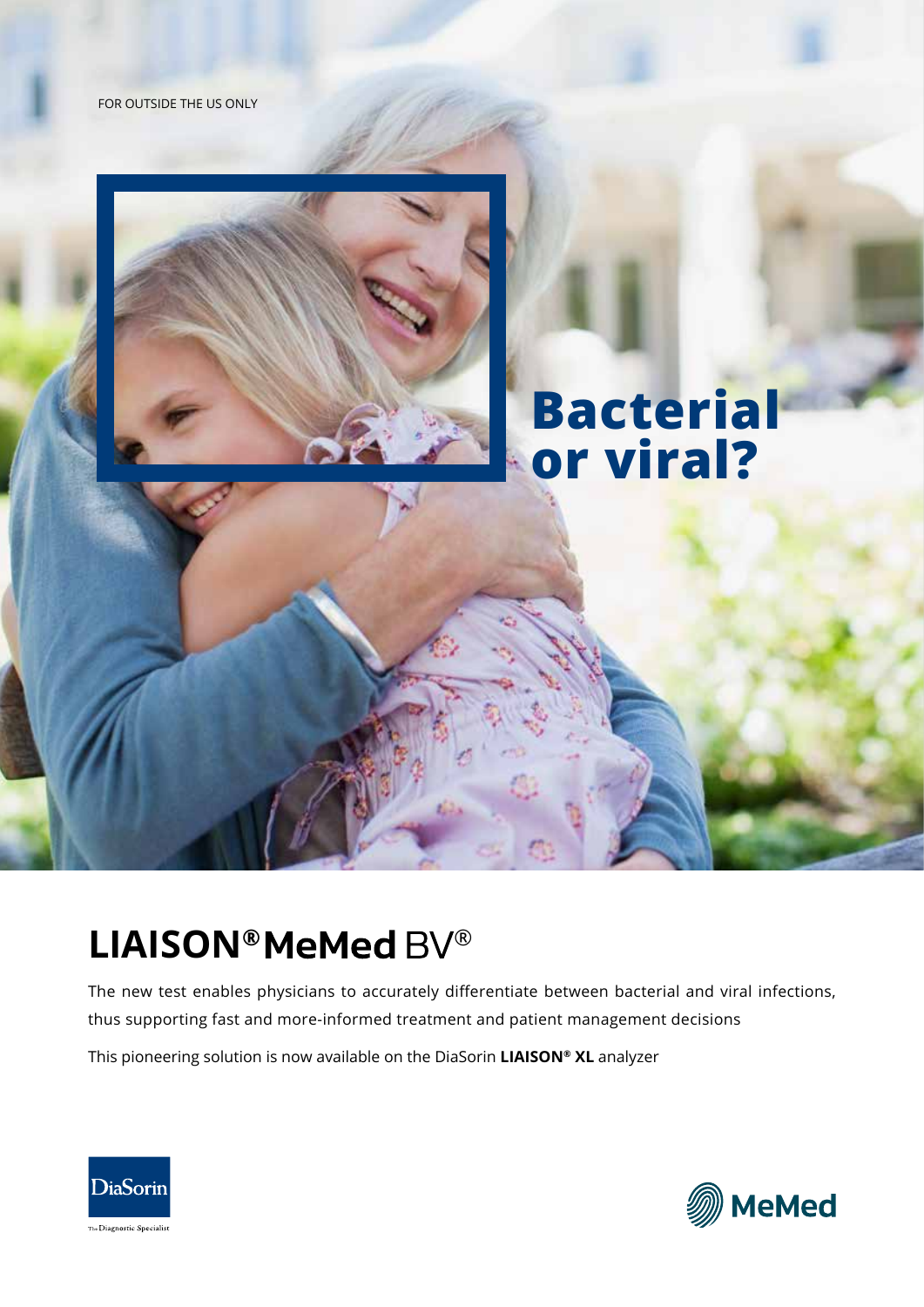# **LIAISON®MeMed BV®**

**The easy, high-quality way to enhance clinical decision-making while fighting the problem of antimicrobial resistance**



**LIAISON® MeMed BV**® delivers fast diagnostic differentiation between bacterial and viral infections in a single procedure, helping transform the treatment of infectious diseases.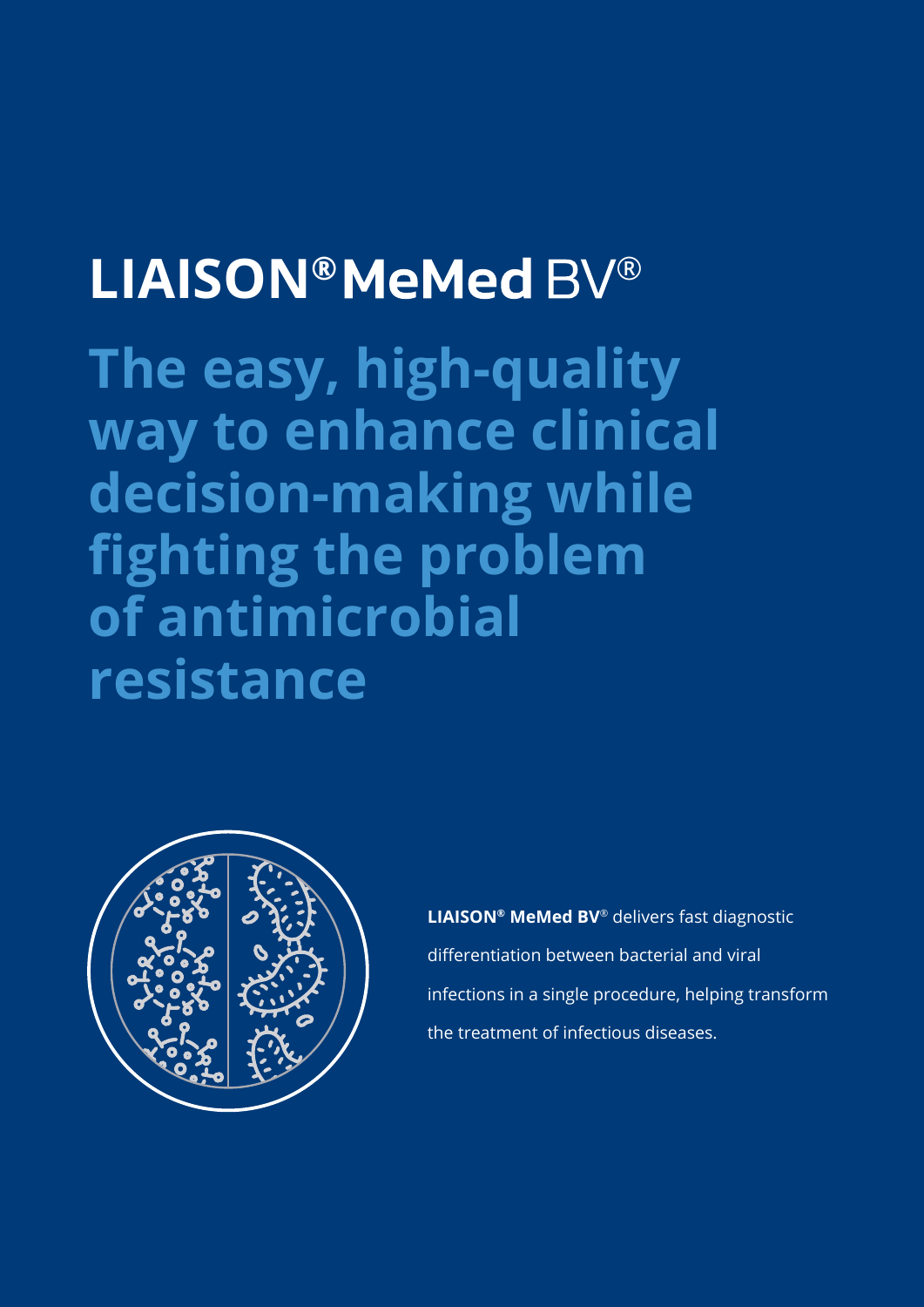

### **Accurately distinguishes between bacterial and viral infections**

DiaSorin's newest high-throughput, high-quality chemiluminescent assay easily identifies the source of a patient's infection using the **LIAISON® XL** automatic analyzer.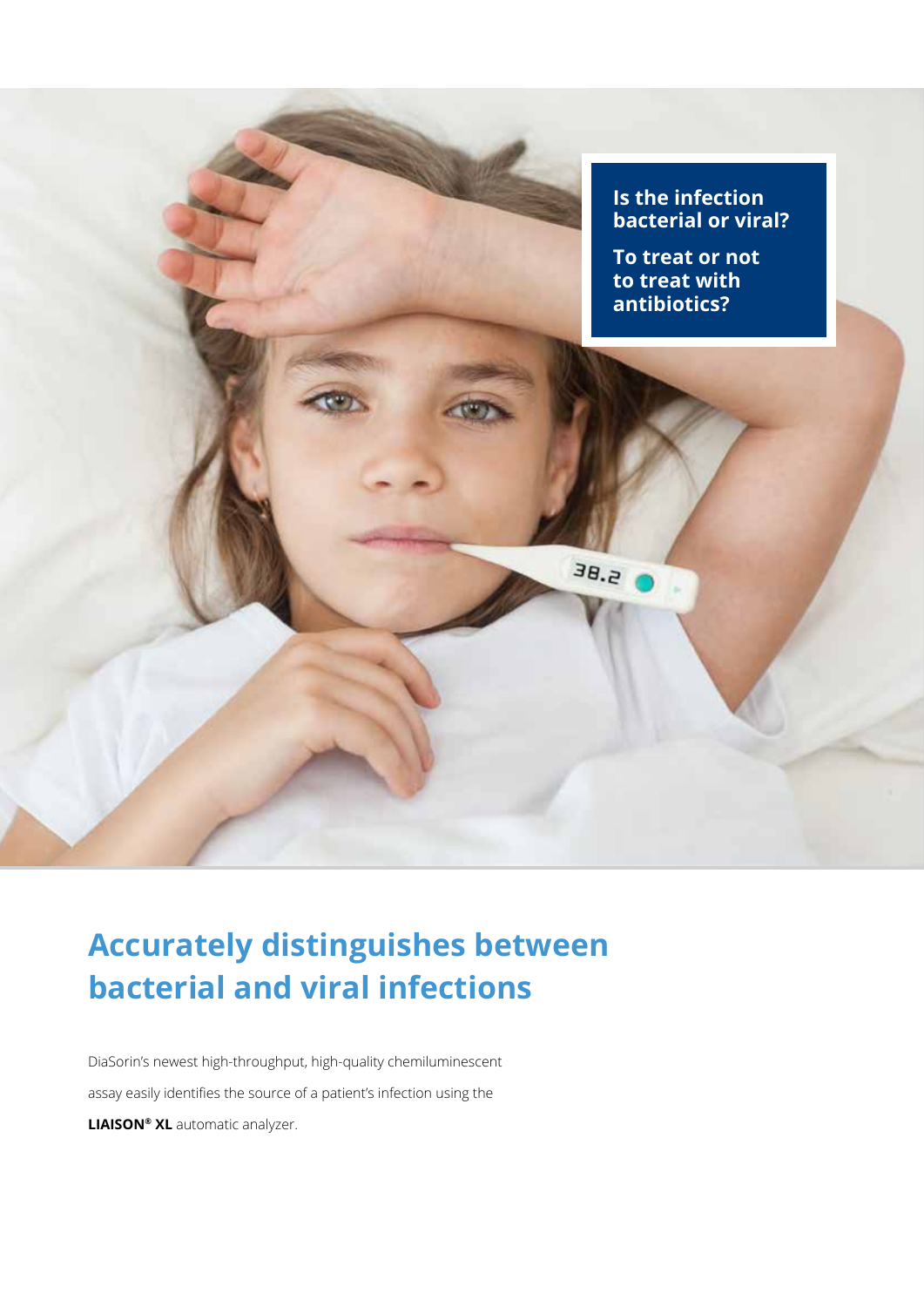#### **Bacterial or viral:**

Since bacterial and viral infections are clinically indistinguishable, physicians are often challenged when deciding whether or not to treat an illness with antibiotics. LIAISON® MeMed BV® provides host immune response information, helping physicians make more informed treatment decisions.

#### **Antibiotics are the most misused drugs:**



#### **Conventional tests are often insufficient...**













Multi-step workflow required Prolonged time to results

Risk of antibiotic misuse

Limited sensitivity and specificity

Uncertainty regarding severity Lack of automated testing procedures

### **Three biomarkers + machine learning = better patient care**

From a simple serological sample, **LIAISON® MeMed BV®** automatically measures, analyzes and integrates the levels of three host immune proteins into a single and simple score, showing the likelihood of a bacterial immune response or co-infection versus a likely viral immune response.

The computational signature for accurate diagnosis of acute bacterial (or mixed) versus viral infections was developed and validated on >20,000 cohort of patients. (8-12)



*The numeric score falls within discrete interpretation ranges based on the increasing likelihood of bacterial infection*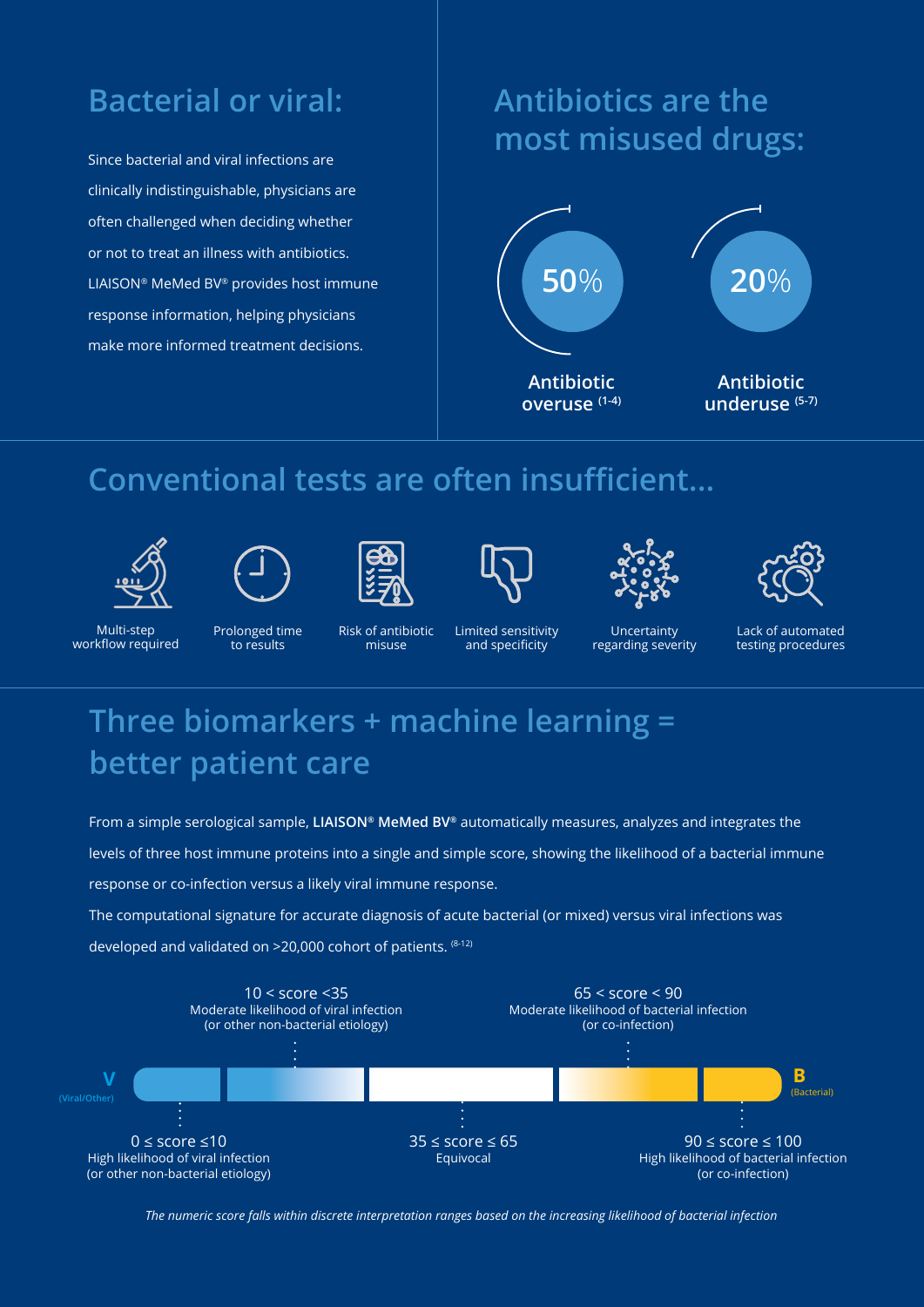

The clinical performances of **LIAISON® MeMed BV®** has been confirmed in validation based on testing with patients with signs and symptoms suggestive of acute bacterial or viral infection. Measures of Sensitivity, Specificity and Negative Predictive Value (NPV) have been calculated by considering a bacterial result as positive and a viral/other result as negative.

### **Performances\***



\*Data based on secondary endpoint analysis